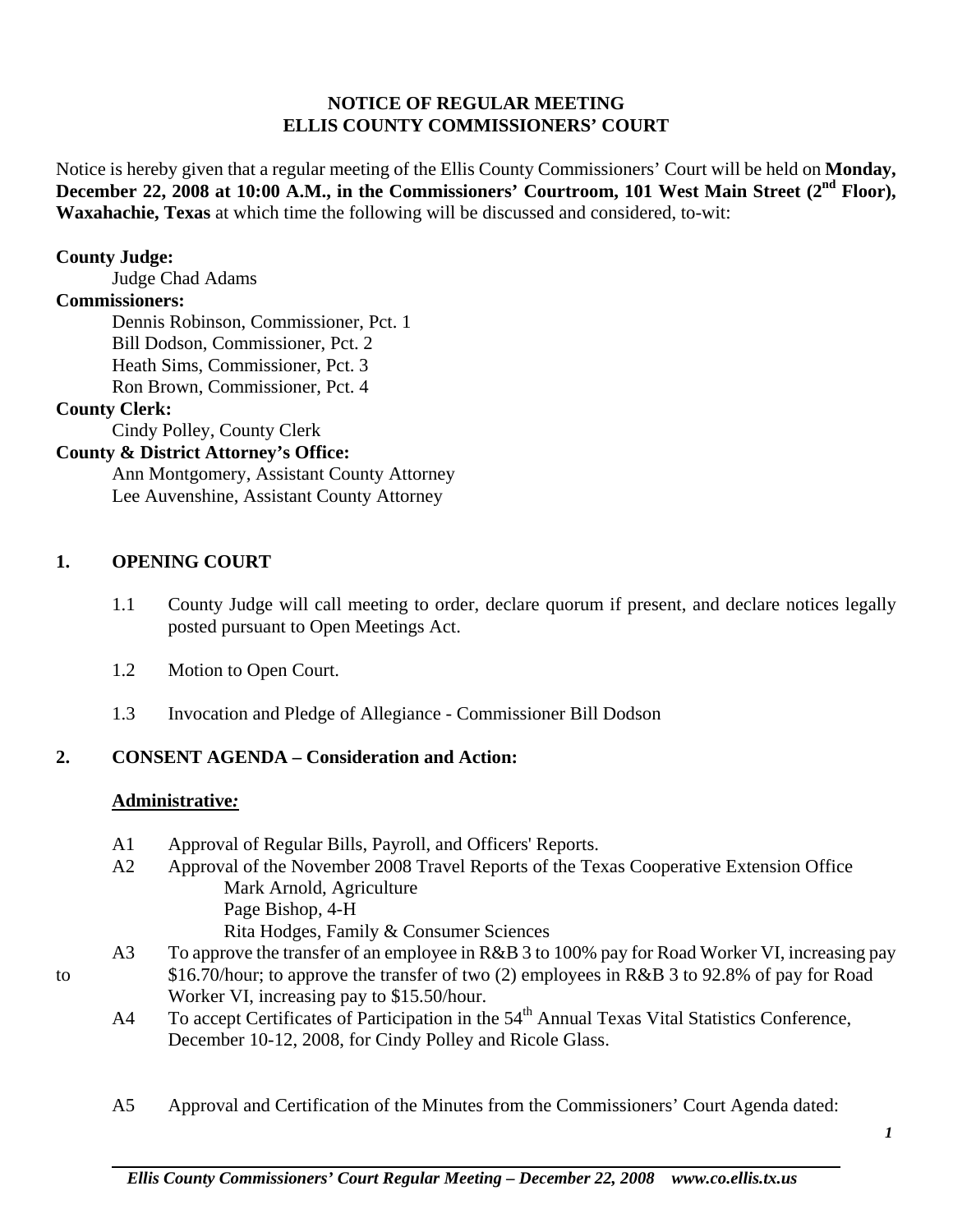October 3, 2008 Special October 13, 2008 Regular October 27, 2008 Regular November 10, 2008 Regular November 13, 2008 Special/Canvass

## **Financial:**

- F1 From 001-0210-40719 Chapter 19 Funding to 001-0210-50800 Chapter 19 Expenditures Jane Anderson, Elections
- F2 From 001-0000-30302 Fund Balance to 001-0612-50811 Auto Purchase Chad Adams, County Judge
- F3 From 001-0000-30302 Fund Balance to 001-0612-50802 Equipment, 001-0612-50819 Computer Chad Adams, County Judge
- F4 From 001-0010-50802 Equipment to 001-0010-50840 Imprest Funds Ray Stewart, Sheriff

# **3. ADMINISTRATIVE**

- 3.1 Presentation of general information about the 2010 census. - Stan Lewis - US Census Bureau - Dallas Regional Census Center
- 3.2 Consideration and action to approve an Interlocal Cooperation Contract between County of Ellis and Palmer ISD for the term on January 1, 2009 to January 1, 2010. Dennis Robinson, Commissioner, Pct. 1
- 3.3 Consideration and action to approve an Interlocal Cooperation Contract between County of Ellis and City of Palmer for the term on January 1, 2009 to January 1, 2010.. Dennis Robinson, Commissioner, Pct. 1
- 3.4 Consideration and action to approve an Interlocal Cooperation Contract between County of Ellis and the City of Ferris for the term on January 1, 2009 to January 1, 2010. Dennis Robinson, Commissioner, Pct. 1
- 3.5 Consideration and action to accept the resignations of the following individuals from Ellis County Emergency Service Boards, effective December 31, 2008:

| Red Oak ESD #4                         | Danny Green          | Ferris ESD #5 | Karen Markgraf  |  |  |
|----------------------------------------|----------------------|---------------|-----------------|--|--|
| Bristol ESD # 7                        | <b>Frank Norris</b>  | Avalon ESD #8 | H.L. Southard   |  |  |
|                                        | Ben Rychlik          |               | Gregg Rodriguez |  |  |
| Palmer ESD #9                          | <b>Randy Stinson</b> |               |                 |  |  |
| Holly Davis, Special Projects Director |                      |               |                 |  |  |

3.6 Consideration and action to appoint the following individuals to Ellis County Emergency Service District Boards to serve a regular two-year term, effective January 1, 2009 through December 31, 2010:

 Bristol ESD #7 Fred Bledsue Avalon ESD #8 Everett Russell Larry Mentzer

- Holly Davis, Special Projects Director
- 3.7 Consideration and action regarding the reappointment of the following individuals to the Ellis County Emergency Service District Boards. The appointees are to be reappointed to serve two-year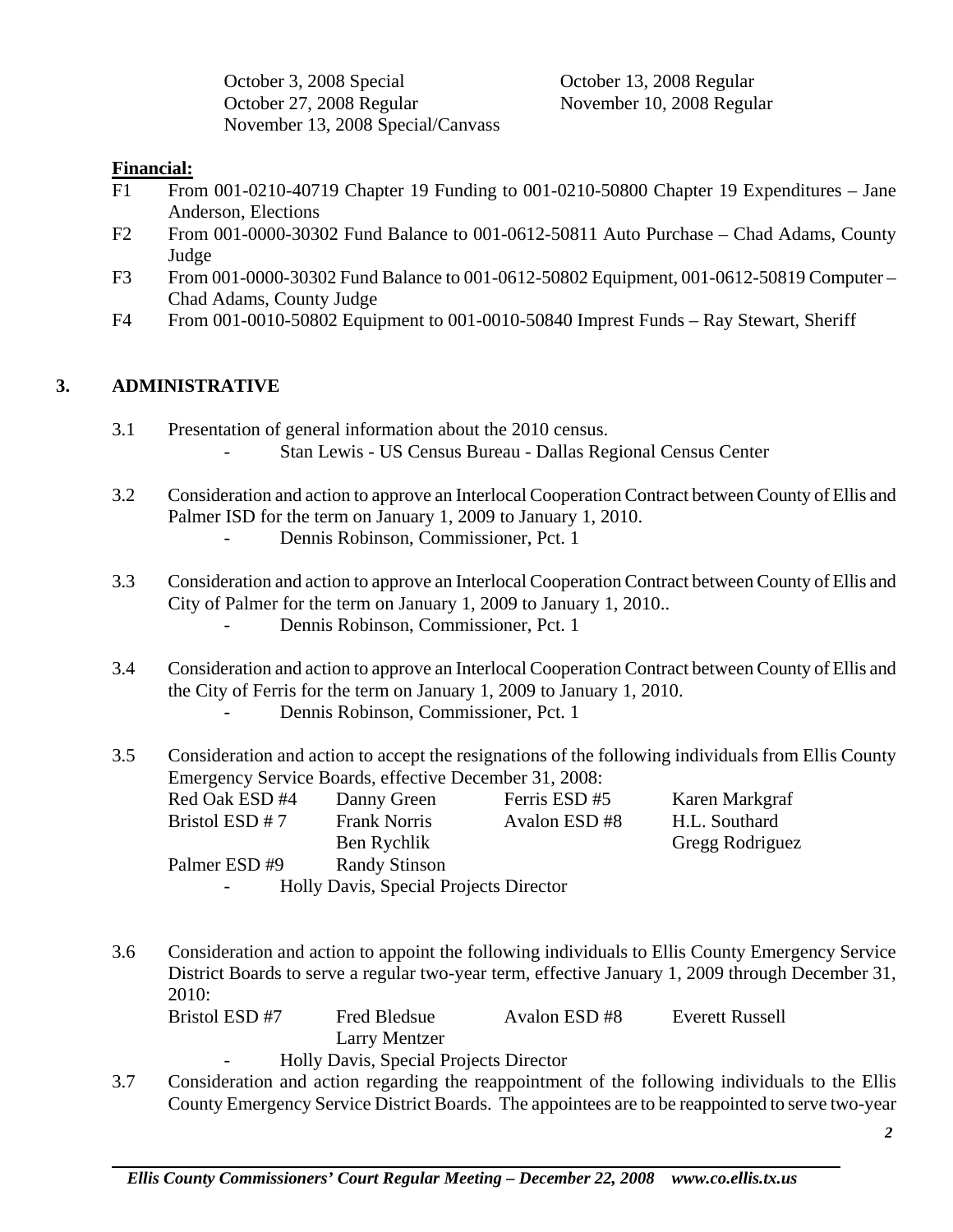terms effective January 1, 2009 through December 31, 2010:

| Maypearl ESD #1 | James Morrison<br><b>Andy Mulvaney</b>                      | Midlothian ESD #2                | Danny F. Green<br><b>Bart Hundt</b>                    |
|-----------------|-------------------------------------------------------------|----------------------------------|--------------------------------------------------------|
| Italy ESD#3     | James Steele<br>Vicente Guerrero<br><b>Murrie Wainscott</b> | Red Oak ESD #4                   | <b>Stuart Schafer</b><br>Dan Keller                    |
| Ferris ESD #5   | Mark Hope                                                   | Waxahachie ESD #6 Bill Gilliland | Jack Dineen<br><b>Gary Beaty</b>                       |
| Bristol ESD #7  | Nancy Carson                                                | Palmer ESD#9                     | Mike Greenlee<br>John Hancock<br><b>Marvin Rhoades</b> |

- Holly Davis, Special Projects Director
- 3.8 Consideration and action to approve an Interlocal Agreement between Ellis County, Hill County, Johnson County and Somervell County to designate the method that Ellis County will be reimbursed for legal costs by the other counties involved in the creation of the Groundwater Conservation District.
	- Holly Davis, Special Projects Director
- 3.9 Consideration and action to approve a Tax Abatement on real property between Ellis County, Texas and Austin Bridge and Road, located in the Waxahachie, Texas Enterprise Zone, City of Waxahachie, Texas. Austin Bridge and Road will be constructing an equipment operations facility in Waxahachie, west of Hwy. 35 that will employ 42 people, with an investment of \$2.5 million construction cost. Under the Ellis County Tax Abatement Guidelines they will qualify for a 35% tax abatement for a period of three years.
	- Holly Davis, Special Projects Director
- 3.10 Consideration and action to approve an amended tax abatement agreement between Ellis County and ABPC, LLC.
	- Ann Montgomery, Assistant County and District Attorney
- 3.11 Presentation and report from Gabriel Roeder Smith on Ellis County post-employment benefits (OPEB).
	- Mike Navarro, Auditor
- 3.12 Consideration and action to amend the Ellis County Personnel Policy Manual, Section 8.01, first paragraph, regarding medical coverage for future eligible retirees of Ellis County and their dependents.
	- Diana Buckley, Human Services
- 3.13 Presentation from and discussion with the Waxahachie Daily Light concerning the "Profiles" special edition.
	- Chad Adams, County Judge

### **4. ENGINEERING**

 **Consideration and action regarding the following presented by Joe White, County Engineer:**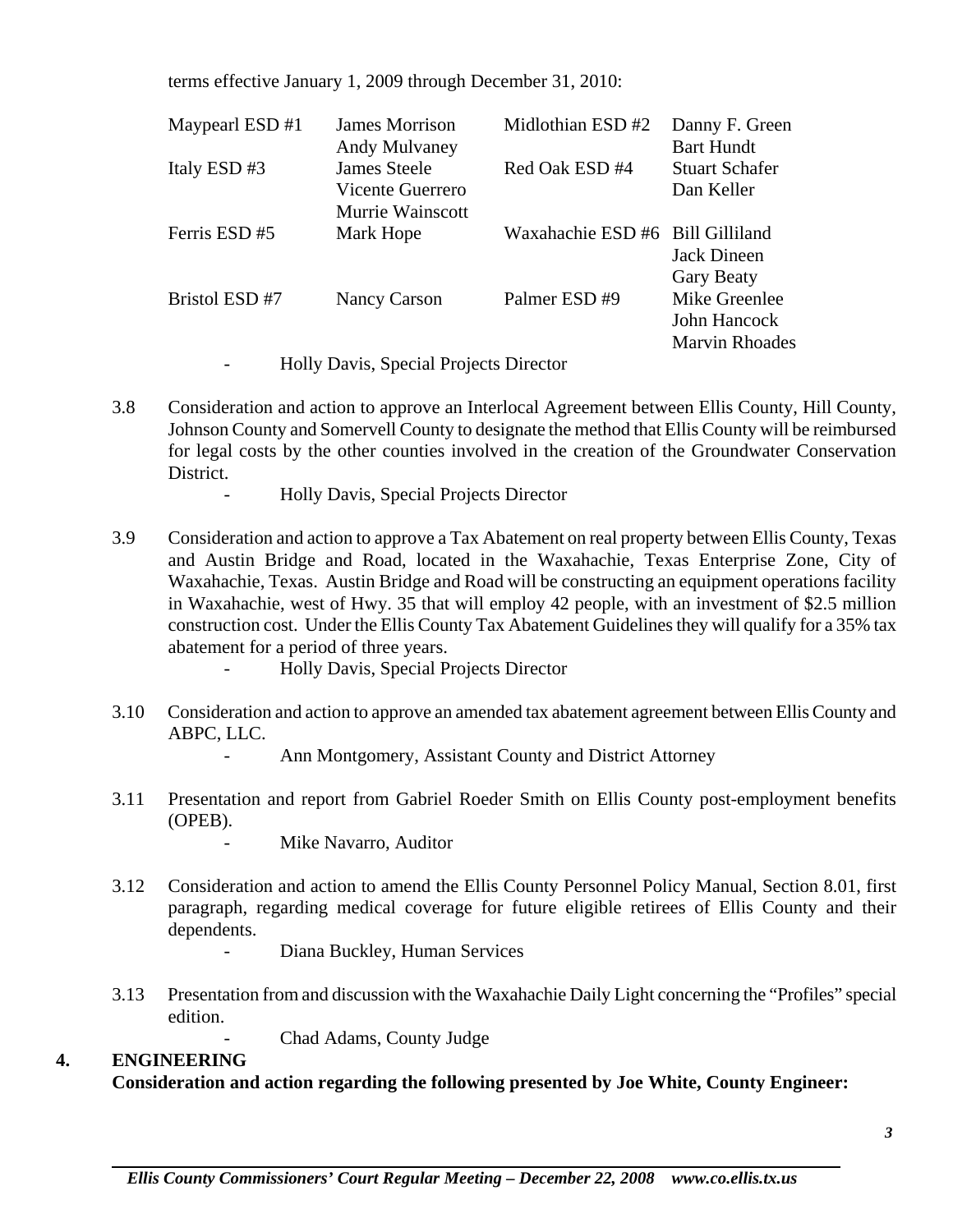- 4.1 To authorize the County Judge to sign an Easement and Right of Way Agreement between Ellis County and Oncor Electric Delivery Company for relocation of Oncor power lines associated with the Ellis County Bond Program.
- 4.2 To contract with Oncor Electric Delivery to provide Street Light Facilities Extension for the Ellis County Bond Program at a cost of \$15, 787.00.

## **5. PURCHASING**

## **Consideration and action regarding the following presented by Richard Denniston, Purchasing Agent:**

- 5.1 To reject the bid for Asphalt Emulsions from Cleveland Asphalt Company and rebid due to having received only one bid.
- 5.2 To award the 2009 contract for Bulk Gasoline and Diesel to Avenue Fuel company for the period 1/1/2009 through 12/31/2009.
- 5.3 To award the 2009 contract for Lightweight Road Surfacing Aggregate to TXI Operations, LP for the period 1/1/2009 through 12/31/2009.
- 5.4 To award the 2009 contract for Proprietary Asphalt Treatments to P2 Emulsions Company for the period 1/1/2009 through 12/31/2009.
- 5.5 To award the 2009 contract for Recycled Crushed Concrete to Big City Crushed Concrete for the period 1/1/2009 through 12/31/2009.
- 5.6 To award the 2009 contract for Letterhead and Business Cards to Marfield Corp. Stationary and envelopes to Gingerbread Press for the period 1/1/2009 through 12/31/2009.
- 5.7 To award the contract for a drainage project on Pierce Road (Pct. 1) Red Oak to Concrete Structural Services for the amount of \$32,347. Extra work prices are \$16/cu yd additional excavation, \$27.50/sq yd additional paving, \$5.00/lin. ft additional toe wall, \$80.00/sq yd for rip rap on blanket.

# **7. RECESS TO CONVENE TO EXECUTIVE SESSION**

### **8. EXECUTIVE SESSION**

"The Commissioners' Court of Ellis County reserves the right to adjourn into **Executive Session** at any time during the course of this meeting to discuss any of the matters listed in this agenda, in the order deemed appropriate, as authorized by Texas Government Code §551.071**,** or to seek the advice of its attorney and/or other attorneys representing Ellis County on any matter in which the duty of the attorney to the - Commissioners' Court under the Texas Disciplinary Rules of Professional Conduct of the State Bar of Texas clearly conflicts with Texas Government Code Chapter 551 or as otherwise may be permitted under §551.071."

8.1 Pursuant to Section 551.072 of the Government Code, consultation with counsel regarding the